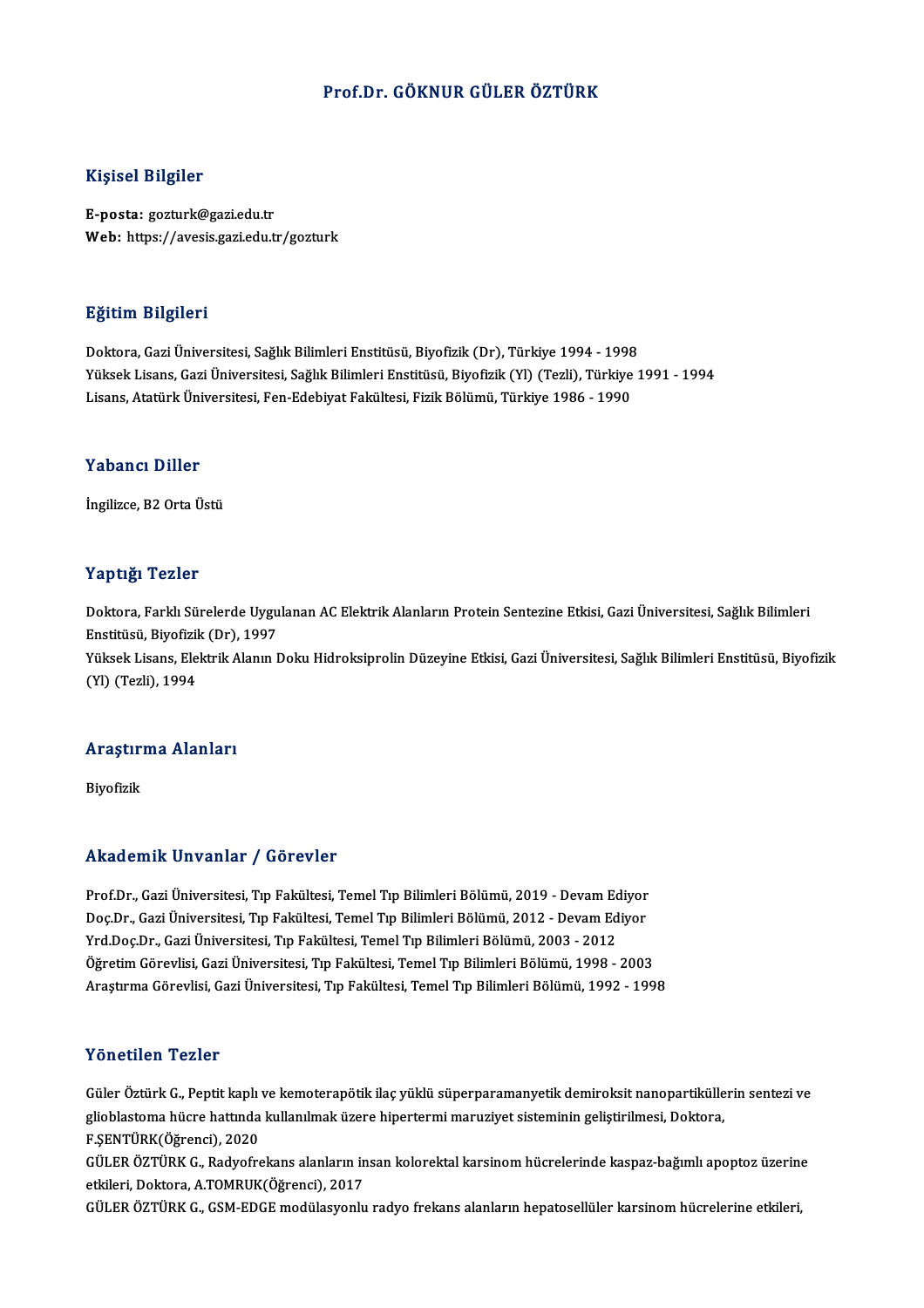### SCI, SSCI ve AHCI İndekslerine Giren Dergilerde Yayınlanan Makaleler

I. SSCI ve AHCI İndekslerine Giren Dergilerde Yayınlanan Makaleler<br>I. Neurodegenerative changes and apoptosis induced by intrauterine and extrauterine exposure of<br> radiafrequency radiation radiofrequency radiofrequency<br>radiofrequency radiation<br>ciu EP öztüpk c. özcüp Pi radiofrequency radiation<br>GÜLER ÖZTÜRK G., ÖZGÜR BÜYÜKATALAY E., KELEŞ H., TOMRUK A., VURAL S., Seyhan N.

radiofrequency radiation<br>GÜLER ÖZTÜRK G., ÖZGÜR BÜYÜKATALAY E., KELEŞ H., TOMRUK A., VURAL S., Seyhan N.<br>JOURNAL OF CHEMICAL NEUROANATOMY, cilt.75, ss.128-133, 2016 (SCI İndekslerine Giren Dergi)<br>The 2100 MHz radiofrequena

II. The 2100 MHz radiofrequency radiation of a 3G-mobile phone and the DNA oxidative damage in brain **JOURN**<br>The 2:<br>brain<br>Sobin I The 2100 MHz radiofrequency radiation of a 3G-mobile phone and the DNA oxidative damag<br>brain<br>Sahin D., ÖZGÜR BÜYÜKATALAY E., GÜLER ÖZTÜRK G., TOMRUK A., ÜNLÜ İ., SEPİCİ DİNÇEL A., Seyhan N.<br>JOUPMAL OE CHEMICAL NEUPOANATOMY

<mark>brain</mark><br>Sahin D., ÖZGÜR BÜYÜKATALAY E., GÜLER ÖZTÜRK G., TOMRUK A., ÜNLÜ İ., SEPİCİ DİNÇEL A., Se<br>JOURNAL OF CHEMICAL NEUROANATOMY, cilt.75, ss.94-98, 2016 (SCI İndekslerine Giren Dergi)<br>The effects of N asetyleysteine and JOURNAL OF CHEMICAL NEUROANATOMY, cilt.75, ss.94-98, 2016 (SCI Indekslerine Giren Dergi)

- III. The effects of N-acetylcysteine and epigallocatechin-3-gallate on liver tissue protein oxidation and antioxidant enzyme levels after the exposure to radiofrequency radiation ÖZGÜR BÜYÜKATALAY E., Sahin D., TOMRUK A., GÜLER ÖZTÜRK G., SEPİCİ DİNÇEL A., Altan N., Seyhan N. antioxidant enzyme levels after the exposure to radiofrequency radiation<br>ÖZGÜR BÜYÜKATALAY E., Sahin D., TOMRUK A., GÜLER ÖZTÜRK G., SEPİCİ DİNÇEL A., Altan N., Seyhan N.<br>INTERNATIONAL JOURNAL OF RADIATION BIOLOGY, cilt.91 ÖZGÜR BÜYÜKATALAY E., Sahin D., TOMRUK A., GÜLER ÖZTÜRK G., SEPİCİ DİNÇI<br>INTERNATIONAL JOURNAL OF RADIATION BIOLOGY, cilt.91, sa.2, ss.187-193, 20<br>IV. Mobile Phone Radiation Alters Proliferation of Hepatocarcinoma Cells<br>ÖZ
- INTERNATIONAL JOURNAL OF RADIATION BIOLOGY, cilt.91, sa.2, ss.<br>Mobile Phone Radiation Alters Proliferation of Hepatocarcir<br>ÖZGÜR BÜYÜKATALAY E., GÜLER ÖZTÜRK G., KISMALI G., Seyhan N.<br>CELL BIOCHEMISTRY AND BIORHYSICS. silt Mobile Phone Radiation Alters Proliferation of Hepatocarcinoma Cells<br>ÖZGÜR BÜYÜKATALAY E., GÜLER ÖZTÜRK G., KISMALI G., Seyhan N.<br>CELL BIOCHEMISTRY AND BIOPHYSICS, cilt.70, sa.2, ss.983-991, 2014 (SCI İndekslerine Giren De
- ÖZGÜR BÜYÜKATALAY E., GÜLER ÖZTÜRK G., KISMALI G., Seyhan N.<br>CELL BIOCHEMISTRY AND BIOPHYSICS, cilt.70, sa.2, ss.983-991, 2014 (SCI İndekslerine Giren Dergi)<br>V. Effects of Prenatal and Postnatal Exposure to GSM-Like Radiof CELL BIOCHEMISTRY AND BIOPHYSICS, cilt.70, sa.2, ss.983-991, 2<br>Effects of Prenatal and Postnatal Exposure to GSM-Like R<br>Oxidative Stress in Infant Rabbits, an Experimental Study<br>ÖZCÜP PÜVÜKATALAV E. KISMALLE, CÜLEP ÖZTÜPK ÖZGÜR BÜYÜKATALAY E., KISMALI G., GÜLER ÖZTÜRK G., Akcay A., Ozkurt G., SEL T., Seyhan N. Oxidative Stress in Infant Rabbits, an Experimental Study<br>ÖZGÜR BÜYÜKATALAY E., KISMALI G., GÜLER ÖZTÜRK G., Akcay A., Ozkurt G., SEL T., Seyhan N.<br>CELL BIOCHEMISTRY AND BIOPHYSICS, cilt.67, sa.2, ss.743-751, 2013 (SCI İnd
- VI. The influence of 1800 MHz GSM-like signals on blood chemistry and oxidative stress in non-**CELL BIOCHEMISTRY AND BIOPHY<br>The influence of 1800 MHz GSM<br>pregnant and pregnant rabbits<br>EXISMALLG ÖZGÜR RÜVÜKATALAV** KISMALI G., ÖZGÜR BÜYÜKATALAY E., GÜLER ÖZTÜRK G., Akcay A., SEL T., Seyhan N. INTERNATIONAL JOURNAL OF RADIATION BIOLOGY, cilt.88, sa.5, ss.414-419, 2012 (SCI İndekslerine Giren Dergi)
- VII. The effect of radiofrequency radiation on DNA and lipid damage in female and male infant rabbits GÜLERÖZTÜRKG.,TOMRUKA.,ÖZGÜRBÜYÜKATALAYE.,SahinD.,SEPİCİDİNÇELA.,AltanN.,SeyhanN. The effect of radiofrequency radiation on DNA and lipid damage in female and male infant rabbits<br>GÜLER ÖZTÜRK G., TOMRUK A., ÖZGÜR BÜYÜKATALAY E., Sahin D., SEPİCİ DİNÇEL A., Altan N., Seyhan N.<br>INTERNATIONAL JOURNAL OF RA GÜLER ÖZTÜRK G., TOMRUK A., ÖZGÜR BÜYÜKATALAY E., Sahin D., SEPİCİ DİNÇEL A., Altan N., Seyhan N.<br>INTERNATIONAL JOURNAL OF RADIATION BIOLOGY, cilt.88, sa.4, ss.367-373, 2012 (SCI İndekslerine Giren Dergi)<br>VIII. Mutagenic a
- INTERNATIONAL JOURNAL OF RADIATION BIOLOGY, cilt.88, sa.4, ss.367-373, 2012 (SCI İndekslerine Giren Derg<br>Mutagenic and morphologic impacts of 1.8 GHz radiofrequency radiation on human peripheral blo<br>lymphocytes (hPBLs) and Mutagenic and morphologic impacts of 1.8 GHz radiofrequency radiation on human peripheral blood<br>lymphocytes (hPBLs) and possible protective role of pre-treatment with Ginkgo biloba (EGb 761)<br>ESMEKAYA M. A. , Aytekin E., ÖZ lymphocytes (hPBLs) and possible protective role of pre-treatment with Ginkgo bilo<br>EŞMEKAYA M. A. , Aytekin E., ÖZGÜR BÜYÜKATALAY E., GÜLER ÖZTÜRK G., ERGÜN M. A. , ÖMERO<br>SCIENCE OF THE TOTAL ENVIRONMENT, cilt.410, ss.59-6 EŞMEKAYA M. A. , Aytekin E., ÖZGÜR BÜYÜKATALAY E., GÜLER ÖZTÜRK G., ERGÜN M. A. , ÖMEROĞLU S., Seyhan N.<br>SCIENCE OF THE TOTAL ENVIRONMENT, cilt.410, ss.59-64, 2011 (SCI İndekslerine Giren Dergi)<br>IX. APOPTOSIS RESULTED

### SCIENCE OF THE T<br>APOPTOSIS RESI<br>THEIR INFANTS<br>CÜLEP ÖZTÜPK C APOPTOSIS RESULTED FROM RADIOFREQUENCY RADIATION EXPOSURE OF PRI<br>THEIR INFANTS<br>GÜLER ÖZTÜRK G., ÖZGÜR BÜYÜKATALAY E., KELEŞ H., TOMRUK A., VURAL S., Seyhan N.<br>PULLETIN OF THE VETEPINARY INSTITUTE IN PULAWY, silt 55, s.a.1,

THEIR INFANTS<br>GÜLER ÖZTÜRK G., ÖZGÜR BÜYÜKATALAY E., KELEŞ H., TOMRUK A., VURAL S., Seyhan N.<br>BULLETIN OF THE VETERINARY INSTITUTE IN PULAWY, cilt.55, sa.1, ss.127-134, 2011 (SCI İndekslerine Giren<br>Dergi) GÜLER<br>BULLE<br>Dergi)<br>The of BULLETIN OF THE VETERINARY INSTITUTE IN PULAWY, cilt.55, sa.1, ss.127-134, 2011 (SCI Indekslerine Gire<br>Dergi)<br>X. The effect of radiofrequency radiation on DNA and lipid damage in non-pregnant and pregnant<br>rabbits and their

Dergi)<br>The effect of radiofrequency<br>rabbits and their newborns<br>CÜLEP ÖZTÜPK C. TOMPUK A The effect of radiofrequency radiation on DN<br>rabbits and their newborns<br>GÜLER ÖZTÜRK G., TOMRUK A., Ozgur E., Seyhan N.<br>CENERAL BHYSIOLOCY AND BIODHYSICS silt 29, 33

rabbits and their newborns<br>GÜLER ÖZTÜRK G., TOMRUK A., Ozgur E., Seyhan N.<br>GENERAL PHYSIOLOGY AND BIOPHYSICS, cilt.29, sa.1, ss.59-66, 2010 (SCI İndekslerine Giren Dergi) GÜLER ÖZTÜRK G., TOMRUK A., Ozgur E., Seyhan N.<br>GENERAL PHYSIOLOGY AND BIOPHYSICS, cilt.29, sa.1, ss.59-66, 2010 (SCI İndekslerine Giren Dergi)<br>XI. The Influence of 1800 MHz GSM-like Signals on Hepatic Oxidative DNA and Li

GENERAL PHYSIOLOGY AND BIOPHYSICS, cilt.29, sa.1, s:<br>The Influence of 1800 MHz GSM-like Signals on H<br>Nonpregnant, Pregnant, and Newly born Rabbits<br>TOMBUK A. CÜLER ÖZTÜRK C. SERICI DINCEL A The Influence of 1800 MHz GSM-like Signals<br>Nonpregnant, Pregnant, and Newly born Ra<br>TOMRUK A., GÜLER ÖZTÜRK G., SEPİCİ DİNÇEL A.<br>CELL PIOCHEMISTRY AND PIOPHYSICS silt EE SA Nonpregnant, Pregnant, and Newly born Rabbits<br>TOMRUK A., GÜLER ÖZTÜRK G., SEPİCİ DİNÇEL A.<br>CELL BIOCHEMISTRY AND BIOPHYSICS, cilt.56, sa.1, ss.39-47, 2010 (SCI İndekslerine Giren Dergi)<br>Pretein evidetian under evtremely le

### TOMRUK A., GÜLER ÖZTÜRK G., SEPİCİ DİNÇEL A.<br>CELL BIOCHEMISTRY AND BIOPHYSICS, cilt.56, sa.1, ss.39-47, 2010 (SCI İndekslerine Giren Dergi)<br>XII. Protein oxidation under extremely low frequency electric field in guinea pigs CELL BIOCHEMISTRY<br>Protein oxidation<br>cysteine treatment

GÜLER ÖZTÜRK G., Turkozer Z., ÖZGÜR BÜYÜKATALAY E., TOMRUK A., Seyhan N., KARASU Ç.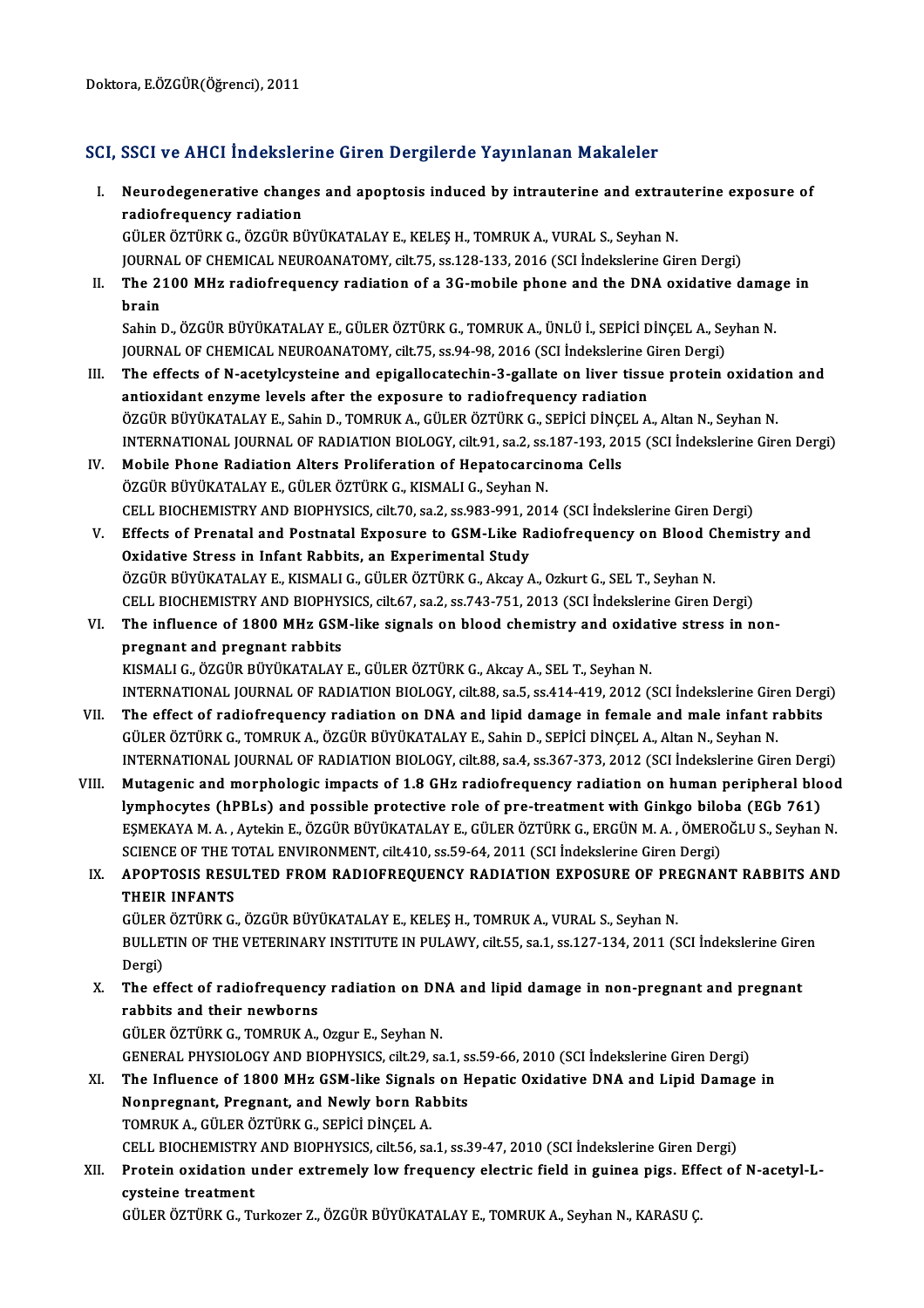GENERAL PHYSIOLOGY AND BIOPHYSICS, cilt.28, sa.1, ss.47-55, 2009 (SCI İndekslerine Giren Dergi)<br>The Effects of Enisellessteebin Callate and N.Asetyleysteine an Mabile Phane Indused Or

XIII. The Effects of Epigallocatechin Gallate and N-Acetylcysteine on Mobile Phone-Induced Oxidative<br>Stress in Guinea Pigs **GENERAL PHYSIOLOGY<br>The Effects of Epigall<br>Stress in Guinea Pigs<br>WISMALLC ÖZCÜP PÜV** 

KISMALIG.,ÖZGÜRBÜYÜKATALAYE.,Sayiner S.,AlpaslanB.,GÜLERÖZTÜRKG.,SeyhanN.,SEL T. Stress in Guinea Pigs<br>KISMALI G., ÖZGÜR BÜYÜKATALAY E., Sayiner S., Alpaslan B., GÜLER ÖZTÜRK G., Seyhan N., SEL T.<br>JOURNAL OF ANIMAL AND VETERINARY ADVANCES, cilt.8, sa.5, ss.959-961, 2009 (SCI İndekslerine Giren Dergi)<br>T KISMALI G., ÖZGÜR BÜYÜKATALAY E., Sayiner S., Alpaslan B., GÜLER ÖZTÜRK G., Seyhan N., SEL T.<br>JOURNAL OF ANIMAL AND VETERINARY ADVANCES, cilt.8, sa.5, ss.959-961, 2009 (SCI İndekslerine Giren Derg<br>XIV. The Evaluation o

- JOURNAL OF ANIMAL AND VETERINARY ADVANCES, cilt.<br>The Evaluation of Epigallocatechin Gallate and N-A<br>Male Guinea Pigs Expose to Cell Phone Microwave<br>KISMALLO ÖZCÜP PÜVÜKATALAY E-Saviner S-Alpeslan The Evaluation of Epigallocatechin Gallate and N-Acetylcysteine on Serum Testosteron<br>Male Guinea Pigs Expose to Cell Phone Microwave<br>KISMALI G., ÖZGÜR BÜYÜKATALAY E., Sayiner S., Alpaslan B., GÜLER ÖZTÜRK G., Seyhan N., SE Male Guinea Pigs Expose to Cell Phone Microwave<br>KISMALI G., ÖZGÜR BÜYÜKATALAY E., Sayiner S., Alpaslan B., GÜLER ÖZTÜRK G., Seyhan N., SEL T.<br>JOURNAL OF ANIMAL AND VETERINARY ADVANCES, cilt.8, sa.6, ss.1149-1151, 2009 (SCI KISMA<br>JOURN<br>Dergi)<br>Evami JOURNAL OF ANIMAL AND VETERINARY ADVANCES, cilt.8, sa.6, ss.1149-1151, 2009 (SCI İndekslerine Giren<br>Dergi)<br>XV. Examination of static and 50 Hz electric field effects on tissues by using a hybrid genetic algorithm<br>and noura
- Dergi)<br>Examination of station<br>and neural network<br>Hardalas E. CÜLERÖZ Examination of static and 5<br>and neural network<br>Hardalac F., GÜLER ÖZTÜRK G.<br>EYBERT SYSTEMS all 25 SOA 4 and neural network<br>Hardalac F., GÜLER ÖZTÜRK G.<br>EXPERT SYSTEMS, cilt.25, sa.4, ss.349-366, 2008 (SCI İndekslerine Giren Dergi)<br>Effects of expesure to EQUr electris field at different strengths en evi

Hardalac F., GÜLER ÖZTÜRK G.<br>EXPERT SYSTEMS, cilt.25, sa.4, ss.349-366, 2008 (SCI indekslerine Giren Dergi)<br>XVI. Effects of exposure to 50Hz electric field at different strengths on oxidative stress and antioxidant<br>ansume EXPERT SYSTEMS, cilt.25, sa.4, ss.349-366, 2008 (SCI Inde<br>Effects of exposure to 50Hz electric field at differe<br>enzyme activities in the brain tissue of guinea pigs<br>Turkerer 7, CUI EP ÖZTÜRK C. Sexban N Effects of exposure to 50Hz electric f<br>enzyme activities in the brain tissue of<br>Turkozer Z., GÜLER ÖZTÜRK G., Seyhan N.<br>INTERNATIONAL JOURNAL OF RADIATION enzyme activities in the brain tissue of guinea pigs<br>Turkozer Z., GÜLER ÖZTÜRK G., Seyhan N.<br>INTERNATIONAL JOURNAL OF RADIATION BIOLOGY, cilt.84, sa.7, ss.581-590, 2008 (SCI İndekslerine Giren Dergi)

#### Diğer Dergilerde Yayınlanan Makaleler

iğer Dergilerde Yayınlanan Makaleler<br>I. Synthesis and Characterization of Oleic Acid Coated Magnetic Nanoparticles for Hyperthermia<br>Applications *A*<br>**Synthesis and<br>Applications.**<br>SENTIDE E.C. Applications.<br>ŞENTÜRK F., ÇAKMAK S., GÜLER ÖZTÜRK G. Applications.<br>ŞENTÜRK F., ÇAKMAK S., GÜLER ÖZTÜRK G.<br>Natural and Applied Sciences Journal, cilt.2, sa.2, ss.16-29, 2019 (Diğer Kurumların Hakemli Dergileri)<br>The imnest of 3C mobile nhane base station redistion on 14, 3, 3

SENTÜRK F., ÇAKMAK S., GÜLER ÖZTÜRK G.<br>Natural and Applied Sciences Journal, cilt.2, sa.2, ss.16-29, 2019 (Diğer Kurumların Hakemli Dergileri)<br>II. The impact of 3G mobile phone base station radiation on 14-3-3 family p Natural and Applied S<br>The impact of 3G m<br>carcinoma cell line<br>MERAL Ö BEKCAN M The impact of 3G mobile phone base station radiation on 14-3-3 family proteins in hepatocellular<br>carcinoma cell line<br>MERAL Ö., PEKCAN M., ÖZGÜR BÜYÜKATALAY E., KISMALI G., DEMİRKIRAN D., GÜLER ÖZTÜRK G., SEYHAN H. N.<br>Turki

carcinoma cell line<br>MERAL Ö., PEKCAN M., ÖZGÜR BÜYÜKATALAY E., KISMALI G., DEMİRKIRAN D., GÜLER ÖZTÜRK G., SEYHAN H. N.<br>Turkish Journal of Clinics and Laboratory, cilt.9, sa.2, ss.87-91, 2018 (Diğer Kurumların Hakemli Derg

#### Kitap & Kitap Bölümleri

I. Cel ular enzymatic activity and free radical formation in various tissues under static and ELF electric Cellular enzymatic activity and<br>and magnetic field exposure<br>SEVUAN U.N. CANSEVEN VIDS Cellular enzymatic activity and free radical formation in various tissues unde<br>and magnetic field exposure<br>SEYHAN H. N. , CANSEVEN KURŞUN A. G. , GÜLER ÖZTÜRK G., TOMRUK A., FIRLARER A.<br>Non Thermal Effects and Mechanisms o

and magnetic field exposure<br>SEYHAN H. N. , CANSEVEN KURŞUN A. G. , GÜLER ÖZTÜRK G., TOMRUK A., FIRLARER A.<br>Non Thermal Effects and Mechanisms of Interaction Between Electromagnetic Fields and Living Matter, L. Giuliani ;<br>M SEYHAN H. N. , CANSEVEN KURŞUN A. G. , GÜLER ÖZTÜRK G., TO<br>Non Thermal Effects and Mechanisms of Interaction Between Ele<br>M. Soffritti, Editör, Mattioli 1885 spa, Bologna, ss.157-177, 2010<br>Collular ongumatic activity and fr Non Thermal Effects and Mechanisms of Interaction Between Electromagnetic Fields and Living Matter, L. Giuliani;<br>M. Soffritti, Editör, Mattioli 1885 spa, Bologna, ss.157-177, 2010<br>II. Cellular enzymatic activity and free r

M. Soffritti, Editör, Mattioli 1885<br>Cellular enzymatic activity ar<br>and magnetic field exposure Cellular enzymatic activity and free radical formation in various tissu<br>and magnetic field exposure<br>SEYHAN H. N. , CANSEVEN A. G. , GÜLER ÖZTÜRK G., TOMRUK A., FIRLARER A.<br>Non Thermal Effects and Mesbanisms of Intersation

and magnetic field exposure<br>SEYHAN H. N. , CANSEVEN A. G. , GÜLER ÖZTÜRK G., TOMRUK A., FIRLARER A.<br>Non Thermal Effects and Mechanisms of Interaction Between Electromagnetic Fields and Living Matter An ICEMS<br>Managraph Nati SEYHAN H. N. , CANSEVEN A. G. , GÜLER ÖZTÜRK G., TOMRUK A., FIRLARER A.<br>Non Thermal Effects and Mechanisms of Interaction Between Electromagnetic Fields and Living Matter An ICEMS<br>Monograph National Institute for the Study Non Thermal Effects and Mechanisms of Interaction Between<br>Monograph National Institute for the Study and Control of C.<br>Soffritti, Editör, Mattioli1885 spa, Fidenza, ss.157-176, 2010<br>Non – Thermal Effects and Mechanisms of Monograph National Institute for the Study and Control of Cancer and Environmental Diseases, L. Giuliani and I<br>Soffritti, Editör, Mattioli1885 spa, Fidenza, ss.157-176, 2010<br>III. Non – Thermal Effects and Mechanisms of Int

Soffritti, Editör, Mattioli1885 spa, Fidenza, ss.157-176, 2010<br>Non – Thermal Effects and Mechanisms of Interaction Between Electromagnetic Fields an<br>Matter, An ICEMS Monograph, National Institute for the Study and Control Non – Thermal Effects an<br>Matter, An ICEMS Monog<br>Environmental Diseases<br>SEVUAN U.N., CÜLED ÖZTI Matter, An ICEMS Monograph, National Institute for the Study and Control of Cancer and<br>Environmental Diseases<br>SEYHAN H. N. , GÜLER ÖZTÜRK G., KURSUN A. G. , SİRAV B., ÖZGÜR BÜYÜKATALAY E., TÜYSÜZ M. Z.

Non Thermal Effects and Mechanisms of Interaction Between Electromagnetic Fields and Living Matter An ICEMS Monograph National Institute for the Study and Control of Cancer and Environmental Diseases, L. Giuliani and M.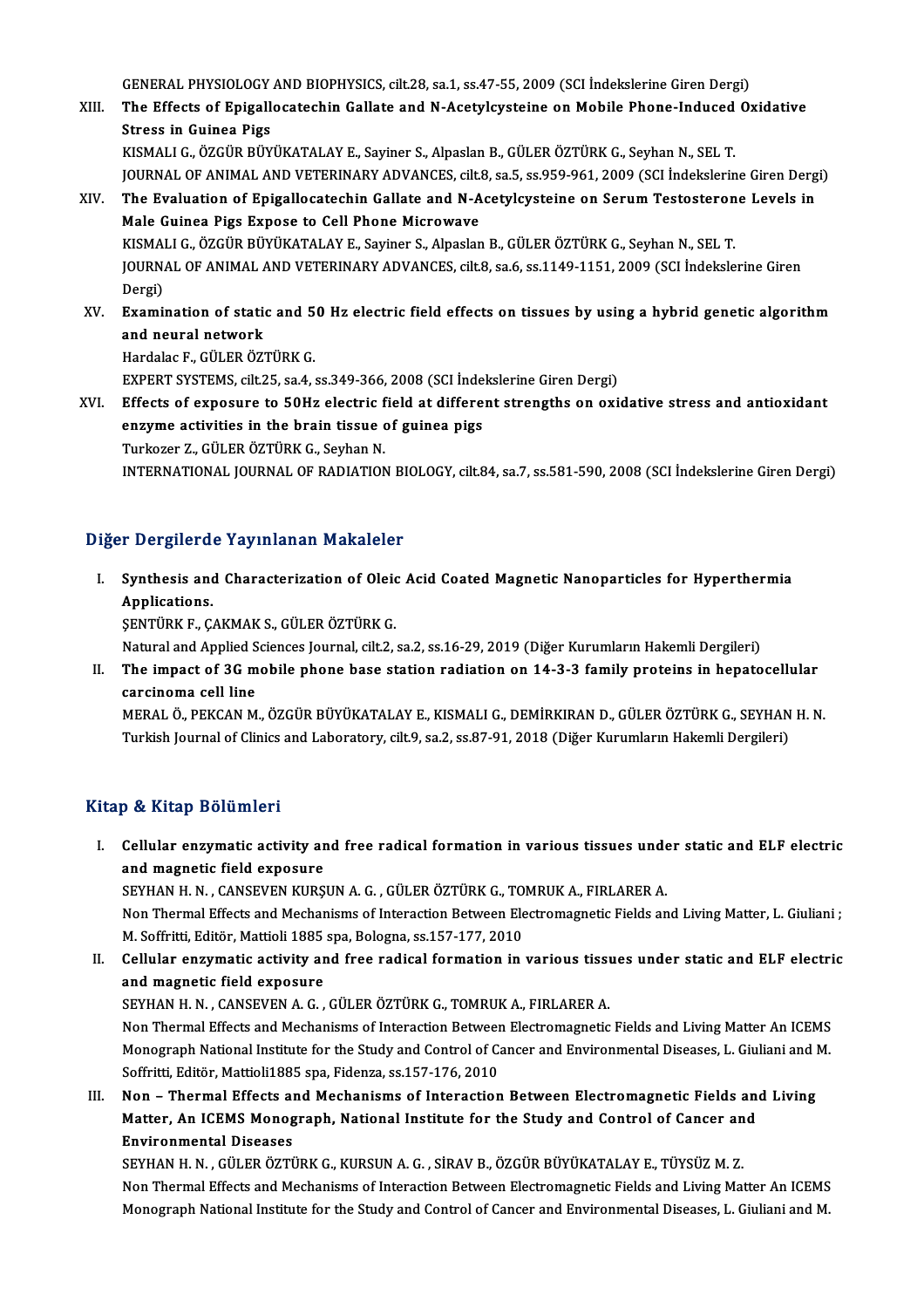Soffritti, Editör, Mattioli1885 spa, Fidenza, ss.319-322, 2010

Soffritti, Editör, Mattioli1885 spa, Fidenza, ss.319-322, 2010<br>IV. Animal Studies on the Effects of ELF and Static EMF<br>SEVUAN H.N. CÜLER ÖZTÜRK G. CANSEVEN A.C. Soffritti, Editör, Mattioli1885 spa, Fidenza, ss.319-3<br>Animal Studies on the Effects of ELF and Stat<br>SEYHAN H. N. , GÜLER ÖZTÜRK G., CANSEVEN A. G.<br>Pioclestromesmatics Current Consente NATO Segur Animal Studies on the Effects of ELF and Static EMF<br>SEYHAN H. N. , GÜLER ÖZTÜRK G., CANSEVEN A. G.<br>Bioelectromagnetics Current Concepts NATO Security through Science Series B Physics and Biophysics The<br>Mechanisms of the Bi SEYHAN H. N. , GÜLER ÖZTÜRK G., CANSEVEN A. G.<br>Bioelectromagnetics Current Concepts NATO Security through Science Series B Physics and Biophysics The<br>Mechanisms of the Biological Effect of Extremely High Power Pulses, S.N. Bioelectromagnetics Current Concepts NATO Secur<br>Mechanisms of the Biological Effect of Extremely H<br>Springer Press, the Netherlands, ss.195-212, 2006

#### HakemliKongre / SempozyumBildiriKitaplarında Yer Alan Yayınlar

I. The role of NF-kB inflammatory response of RFR-exposed colon cancer cell lines. SAHI HÖRGLÖ / SEMPOLYUM STAHT HISAPAI MUATTON HISATTURK<br>The role of NF-kB inflammatory response of RFR-exposed colon can<br>SENTÜRK F., ÖZGÜR BÜYÜKATALAY E., KISMALI G., SEL T., GÜLER ÖZTÜRK G.<br>International 20th Annual Bioph The role of NF-kB inflammatory response of RFR-exposed of SENTÜRK F., ÖZGÜR BÜYÜKATALAY E., KISMALI G., SEL T., GÜLER Ö<br>International 30th Annual Biophysics Congress, 10 - 13 Ekim 2018<br>Padiofraguency radiotion (BEB) induse II. Radiofrequency radiation (RFR) induces Bad, p-Bad activation leading to cell apoptosis on DLD1 human colon carcinoma cell lines. International 30th Annual Biophysics Congress, 10 - 13 Ekim 2018 Radiofrequency radiation (RFR) induces Bad, p-Bad activation leadi<br>human colon carcinoma cell lines.<br>ÖZGÜR BÜYÜKATALAY E., ŞENTÜRK F., KISMALI G., SEL T., GÜLER ÖZTÜRK G.<br>BioEM2018 24 - 29 Hariran 2019 human colon carcinoma cell lin<br>ÖZGÜR BÜYÜKATALAY E., ŞENTÜR<br>BioEM2018, 24 - 29 Haziran 2018<br>The role of NE LP and n SARK ÖZGÜR BÜYÜKATALAY E., ŞENTÜRK F., KISMALI G., SEL T., GÜLER ÖZTÜRK G.<br>BioEM2018, 24 - 29 Haziran 2018<br>III. The role of NF-kB and p-SAPK/JNK inflammatory responses of RFR- exposed colon cancer cells.<br>SENTÜRK E. ÖZGÜR BÜ BioEM2018, 24 - 29 Haziran 2018<br>The role of NF-kB and p-SAPK/JNK inflammatory responses of RFR-<br>ŞENTÜRK F., ÖZGÜR BÜYÜKATALAY E., KISMALI G., SEL T., GÜLER ÖZTÜRK G.<br>RiaEM2018, 24 - 29 Haziran 2019 The role of NF-kB and p-SAPK/<br>ŞENTÜRK F., ÖZGÜR BÜYÜKATALA<br>BioEM2018, 24 - 29 Haziran 2018<br>THE EEEECT OF SHOPT TEPM SENTÜRK F., ÖZGÜR BÜYÜKATALAY E., KISMALI G., SEL T., GÜLER ÖZTÜRK G.<br>BioEM2018, 24 - 29 Haziran 2018<br>IV. THE EFFECT OF SHORT TERM AND LONG TERM EXPOSURES TO 3G-MOBILE PHONE RADIATION ON DETOXIFICATION ORGANS OF WISTAR RATS THE EFFECT OF SHORT TERM AND LONG TERM EXPOSURES TO 3G-MOBILE I<br>DETOXIFICATION ORGANS OF WISTAR RATS<br>TOMRUK A., TURAL R., ÖZGÜR BÜYÜKATALAY E., SEPİCİ DİNÇEL A., GÜLER ÖZTÜRK G.<br>ULUSLARARASI RİYOKİMYA KONCRESİ 2017-19 - 22 DETOXIFICATION ORGANS OF WISTAR RATS<br>TOMRUK A., TURAL R., ÖZGÜR BÜYÜKATALAY E., SEPİCİ DİNÇEL *I*<br>ULUSLARARASI BİYOKİMYA KONGRESİ 2017, 19 - 23 Eylül 2017<br>Badyofrakara Badyasyana Maruz Bırakılan İnsan Kalarak V. Radyofrekans Radyasyona Maruz Bırakılan İnsan Kolorektal Karsinoma Hücrelerinde Kaspaz-Bağımlı<br>Apoptozun İncelenmesi ULUSLARARASI BİYOKİMYA KONGRESİ 2017, 19 - 23 Eylül 2017 TOMRUKA.,TERZİY.K. ,GÜLERÖZTÜRKG. XV.UlusalTıbbiBiyolojiveGenetikKongresi,ÖlüdenizFethiye,Türkiye,26 -29Ekim2017, ss.326 VI. Radyofrekans radyasyonamaruz bırakılan insan kolorektal karsinoma hücrelerinde kaspaz- bağımlı apoptozun incelenmesi TOMRUKA.,TERZİY.K. ,GÜLERÖZTÜRKG. XV.UlusalTıbbiBiyolojiveGenetikKongresi (UluslararasıKatılımlı),Türkiye,26 -29Ekim2017 TOMRUK A., TERZİ Y. K. , GÜLER ÖZTÜRK G.<br>XV. Ulusal Tıbbi Biyoloji ve Genetik Kongresi (Uluslararası Katılımlı), Türkiye, 26 - 29 Ekim 2017<br>VII. THE EFFECTS OF SHORT TERM AND LONG TERM EXPOSURES TO3G-MOBILE PHONE RADIA XV. Ulusal Tıbbi Biyoloji ve Genetik Kongresi (Ulus<br>THE EFFECTS OF SHORT TERM AND LONG T<br>DETOXIFICATION ORGANS OFWISTAR RATS<br>TOMBUK A. TURAL B. ÖZGÜR BÜYÜKATALAY E. ( THE EFFECTS OF SHORT TERM AND LONG TERM EXPOSURES TO3G-MOBILE<br>DETOXIFICATION ORGANS OFWISTAR RATS<br>TOMRUK A., TURAL R., ÖZGÜR BÜYÜKATALAY E., SEPİCİ DİNÇEL A., GÜLER ÖZTÜRK G.<br>Hivelararan Biyolimya Kongresi Türkiye 19, 22 E DETOXIFICATION ORGANS OFWISTAR RATS<br>TOMRUK A., TURAL R., ÖZGÜR BÜYÜKATALAY E., SEPİCİ DİNÇEL A.,<br>Uluslararası Biyokimya Kongresi, Türkiye, 19 - 23 Eylül 2017, ss.36<br>Kolorektal Kanser Hüsrelerinde Badyefrekans Alapların Tü. TOMRUK A., TURAL R., ÖZGÜR BÜYÜKATALAY E., SEPİCİ DİNÇEL A., GÜLER ÖZTÜRK G.<br>Uluslararası Biyokimya Kongresi, Türkiye, 19 - 23 Eylül 2017, ss.36<br>VIII. Kolorektal Kanser Hücrelerinde Radyofrekans Alanların Tümör Baskılayıcı Uluslararası Biyokimya Kongresi, Türkiye, 19 - 23 Eylül 2017, ss.<br>Kolorektal Kanser Hücrelerinde Radyofrekans Alanların<br>ÖZGÜR BÜYÜKATALAY E., KISMALI G., SEL T., GÜLER ÖZTÜRK G.<br>28.29. Ulusal Biyofizik Kongresi (Uluslarara Kolorektal Kanser Hücrelerinde Radyofrekans Alanların Tümör Baskılayıcı Gen Protei<br>ÖZGÜR BÜYÜKATALAY E., KISMALI G., SEL T., GÜLER ÖZTÜRK G.<br>28-29. Ulusal Biyofizik Kongresi (Uluslararası Katılımlı), İstanbul, Türkiye, 6 -IX. The Effects of Radiofrequency Fields on Caspase-Dependent Apoptosis in Human Colorectal 28-29. Ulusal Biyofi:<br>The Effects of Rad<br>Carcinomas Cells<br>TOMBUK A. TERZIA The Effects of Radiofrequency Fields o<br>Carcinomas Cells<br>TOMRUK A., TERZİ Y. K. , GÜLER ÖZTÜRK G.<br>VI. International Congress of Molegular Mes VI. International Congress of Molecular Medicine: Molecular Medicine From The Updates Till The Futures, İstanbul,<br>Türkiye, 22 - 25 Mayıs 2017, ss.46 TOMRUK A., TERZİ Y. K. , GÜLER ÖZ<br>VI. International Congress of Molec<br>Türkiye, 22 - 25 Mayıs 2017, ss.46<br>The Effects of Padiefrequency VI. International Congress of Molecular Medicine: Molecular Medicine From The Updates Till The Futures<br>Türkiye, 22 - 25 Mayıs 2017, ss.46<br>X. The Effects of Radiofrequency Fields on Caspase-Dependent Apoptosis in Human Colo Türkiye, 22 - 25 M<br>The Effects of Ra<br>Carcinoma Cells<br>TOMBUK A TERZI The Effects of Radiofrequency Fields o<br>Carcinoma Cells<br>TOMRUK A., TERZİ Y. K. , GÜLER ÖZTÜRK G.<br>VI. International Congress of Molegular Mes Carcinoma Cells<br>TOMRUK A., TERZİ Y. K. , GÜLER ÖZTÜRK G.<br>VI. International Congress of Molecular Medicine, İstanbul, Türkiye, 22 - 25 Mayıs 2017, ss.68 TOMRUK A., TERZİ Y. K. , GÜLER ÖZTÜRK G.<br>VI. International Congress of Molecular Medicine, İstanbul, Türkiye, 22 - 25 Mayıs 2017, ss.68<br>XI. The effects of 2100 MHz UMTS modulated mobile phone radiation on estrojen meta VI. International Congress<br>The effects of 2100 MH<br>and HGF l cells in vitro<br>ÖZCÜP PÜVÜKATALAV E The effects of 2100 MHz UMTS modulated mobile phone radiation o:<br>and HGF I cells in vitro<br>ÖZGÜR BÜYÜKATALAY E., ATEŞ K., OĞUR R., GÜLER ÖZTÜRK G., SEYHAN H. N.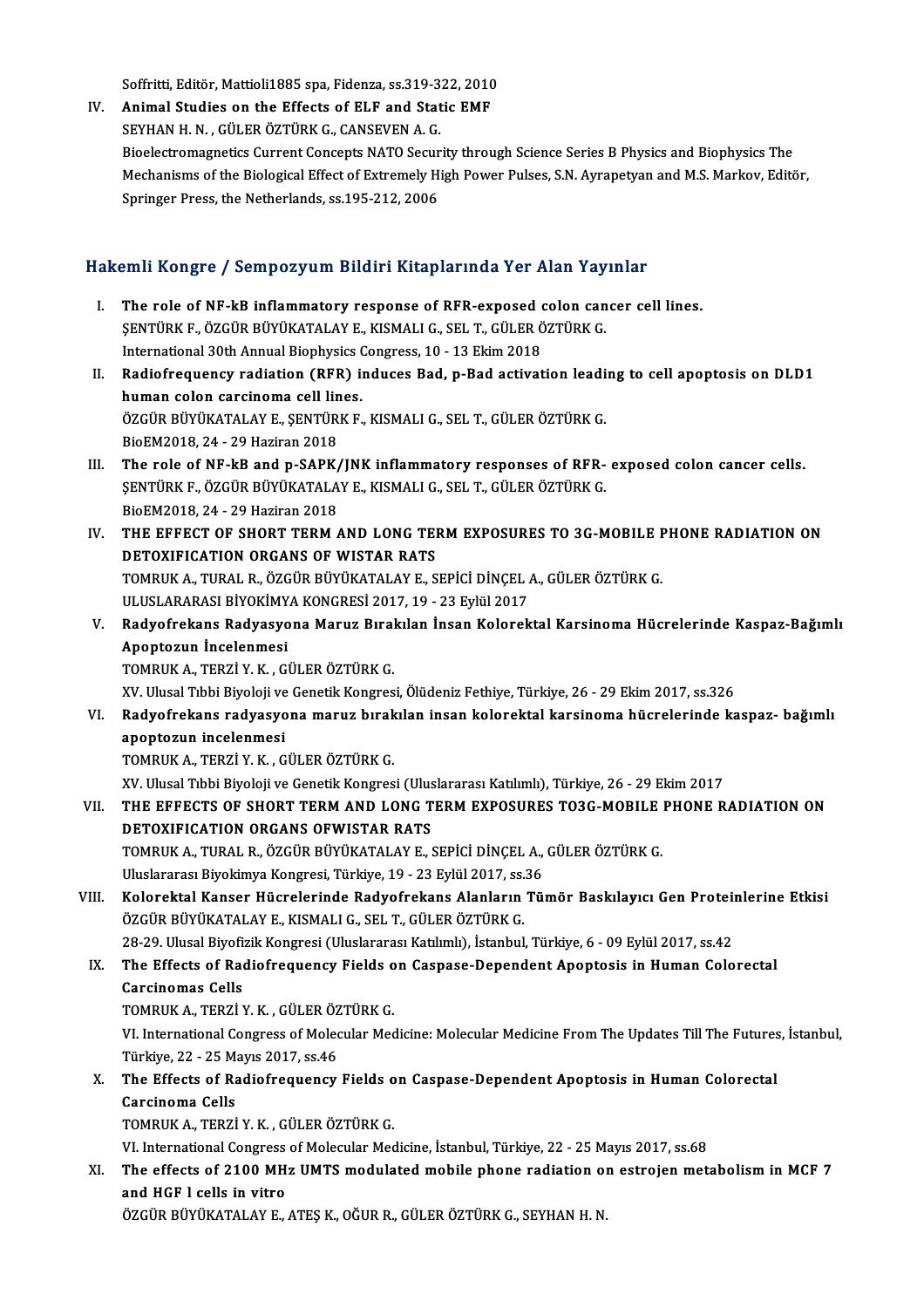BIOEM 2016, 5 - 10 Haziran 2016, ss.97

- XII. Uzun dönem cep telefonu maruziyetinin ratlarda beyin dokusu DNA hasarı üzerine etkileri BIOEM 2016, 5 - 10 Haziran 2016, ss.97<br>Uzun dönem cep telefonu maruziyetinin ratlarda beyin dokusu DNA hasarı üzerine etkileri<br>ÖZGÜR BÜYÜKATALAY E., ŞAHİN D., GÜLER ÖZTÜRK G., TOMRUK A., ÜNLÜ İ., SEPİCİ DİNÇEL A., SEYHAN H Uzun dönem cep telefonu maruziyetinin ratlarda b<br>ÖZGÜR BÜYÜKATALAY E., ŞAHİN D., GÜLER ÖZTÜRK G., T<br>27. Ulusal Biyokimya Kongresi, 3 - 06 Kasım 2015, cilt.40<br>Uzun Dönem Cen Telefonu Menuriyatinin Betlanda
- 27. Ulusal Biyokimya Kongresi, 3 06 Kasım 2015, cilt.40<br>XIII. Uzun Dönem Cep Telefonu Maruziyrtinin Ratlarda Beyin Dokusu DNA Hasarı Üzerine Etkileri 27. Ulusal Biyokimya Kongresi, 3 - 06 Kasım 2015, cilt.40<br>Uzun Dönem Cep Telefonu Maruziyrtinin Ratlarda Beyin Dokusu DNA Hasarı Üzerine Etkileri<br>ÖZGÜR BÜYÜKATALAY E., ŞAHİN D., GÜLER ÖZTÜRK G., TOMRUK A., ÜNLÜ İ., SEPİCİ Uzun Dönem Cep Telefonu Maruziyrtinin Ratlarda Beyin Dokusu DN<br>ÖZGÜR BÜYÜKATALAY E., ŞAHİN D., GÜLER ÖZTÜRK G., TOMRUK A., ÜNLÜ İ.,<br>XXVII. Ulusal Biyokimya Kongresi, Antalya, Türkiye, 3 - 06 Kasım 2015, ss.40<br>Badyo Erokans ÖZGÜR BÜYÜKATALAY E., ŞAHİN D., GÜLER ÖZTÜRK G., TOMRUK A., ÜNLÜ İ., SEPİCİ DİNÇEL A., SEYHAN H. N.<br>XXVII. Ulusal Biyokimya Kongresi, Antalya, Türkiye, 3 - 06 Kasım 2015, ss.40<br>XIV. Radyo Frekans Alanların Hamileler Ye
- XXVII. Ulusal Biyokimya Kongresi, Antalya, Türkiye, 3 06 Kasım 2015, ss.40<br>Radyo Frekans Alanların Hamileler Yeni Doğanlar ve Çocuklar Üzer<br>Etkileri ve Alınması Gereken Önlemler<br>GÜLER ÖZTÜRK G. ÖZGÜR BÜYÜKATALAY E. Radyo Frekans Alanların Hamileler Yeni Doğanlar ve Çocuklar Üzerinde Oluşturabileceği Sağlık Etkileri ve Alınması Gereken Önlemler<br>GÜLER ÖZTÜRK G., ÖZGÜR BÜYÜKATALAY E.<br>Elektromanyetik Alanlar ve Etkileri, EMANET 2015, Mersin, Türkiye, 13 - 15 Ekim 2015<br>Anne Kannında Badya Enekans Badyasyana Manusiyat ile Tetiklen

XV. Anne Karnında Radyo Frekans Radyasyona Maruziyet ile TetiklenenNörodejeneratif Değişimler ve<br>Apoptoz Elektroma<br><mark>Anne Kai</mark><br>Apoptoz<br>CÜLEP ÖZ Anne Karnında Radyo Frekans Radyasyona Maruziyet ile TetiklenenNörodejeneratif Deği;<br>Apoptoz<br>GÜLER ÖZTÜRK G., ÖZGÜR BÜYÜKATALAY E., TOMRUK A., KELEŞ H., VURAL ATALAY S., SEYHAN H. N.<br>27 Hlucel Biyofizik Kongresi Türkiyo 20

Apoptoz<br>GÜLER ÖZTÜRK G., ÖZGÜR BÜYÜKATALAY E., TOMRUK A., KELEŞ H., VURAI<br>27. Ulusal Biyofizik Kongresi, Türkiye, 29 Eylül - 03 Ekim 2015, ss.138-139<br>Kanser Tanı Ve Tedevisinde Düşük Seviyeli Elektromanyetik Alanlı GÜLER ÖZTÜRK G., ÖZGÜR BÜYÜKATALAY E., TOMRUK A., KELEŞ H., VURAL A<br>27. Ulusal Biyofizik Kongresi, Türkiye, 29 Eylül - 03 Ekim 2015, ss.138-139<br>XVI. Kanser Tanı Ve Tedavisinde Düşük Seviyeli Elektromanyetik Alanlar<br>ÖZCÜP P

- 27. Ulusal Biyofizik Kongresi, Türkiye, 29 Eylül 03 Ekim 2015, ss.138-139<br>Kanser Tanı Ve Tedavisinde Düşük Seviyeli Elektromanyetik Alanlar<br>ÖZGÜR BÜYÜKATALAY E., GÜLER ÖZTÜRK G., KISMALI G., TOMRUK A. 27.UlusalBiyofizikKongresi,Mersin,Türkiye,29Eylül -03Ekim2015, ss.53-55 ÖZGÜR BÜYÜKATALAY E., GÜLER ÖZTÜRK G., KISMALI G., TOMRUK A.<br>27. Ulusal BiyofizikKongresi, Mersin, Türkiye, 29 Eylül - 03 Ekim 2015, ss.53-55<br>XVII. 3G Cep Telefonu 2100 MHz Radyofrekans Radyasyonun Sıçanların Parotis Bezin
- 27. Ulusal BiyofizikKongresi, Mersin, Türkiye, 29 Eylül 03 Ekim 2015, ss.53-55<br>3G Cep Telefonu 2100 MHz Radyofrekans Radyasyonun Sıçanların Parotis Bezine Etkisi<br>AYDOĞAN F., ÜNLÜ İ., AYDIN E., YUMUŞAK N., DEVRİM E., SAMİ 3G Cep Telefonu 2100 M<br>AYDOĞAN F., ÜNLÜ İ., AYDI<br>A., GÜLER ÖZTÜRK G., et al.<br>11. Uluslararası Kulak Buru AYDOĞAN F., ÜNLÜ İ., AYDIN E., YUMUŞAK N., DEVRİM E., SAMİM E., ÖZGÜR BÜYÜKATALAY E., UNSAL V., TOMRU<br>A., GÜLER ÖZTÜRK G., et al.<br>11. Uluslararası Kulak Burun Boğaz ve Baş BoyunCerrahisi Kongresi, Ankara, Türkiye, 17 - 19

A., GÜLER ÖZTÜRK G., et al.<br>11. Uluslararası Kulak Burun Boğaz ve Baş BoyunCerrahisi Kongresi, Ankara, Türkiye, 17 - 19 Nisan 2014, ss<br>11. Sıçanlarda 2100 MHz frekanslı Radyofrekans Radyasyonun NazalMukoza ve Mukosilier Kl 11. Uluslararası K<br>Sıçanlarda 2100<br>Üzerine Etkileri<br>AVDOČAN E. AVD Sıçanlarda 2100 MHz frekanslı Radyofrekans Radyasyonun NazalMukoza ve Mukosilier Klirens<br>Üzerine Etkileri<br>AYDOĞAN F., AYDIN E., ÖZGÜR BÜYÜKATALAY E., ATİLLA P., TÜZÜNER A., DEMİRCİ Ş., TOMRUK A., GÜLER ÖZTÜRK<br>C. SEYHAN H.N

<mark>Üzerine Etkileri</mark><br>AYDOĞAN F., AYDIN E., ÖZGÜR BÜYÜ!<br>G., SEYHAN H. N. , KORKMAZ M., et al.<br>11. Uluslararası Kulak Burun Boğar v. AYDOĞAN F., AYDIN E., ÖZGÜR BÜYÜKATALAY E., ATİLLA P., TÜZÜNER A., DEMİRCİ Ş., TOMRUK A., GÜLER ÖZTÜI<br>G., SEYHAN H. N. , KORKMAZ M., et al.<br>11. Uluslararası Kulak Burun Boğaz ve Baş BoyunCerrahisi Kongresİ, Ankara, Türkiye

11. Uluslararası Kulak Burun Boğaz ve Baş BoyunCerrahisi Kongresl, Ankara, Türkiye, 17 - 19 Nisan 2014, ss.41

### G., SEYHAN H. N., KORKMAZ M., et al.<br>11. Uluslararası Kulak Burun Boğaz ve Baş BoyunCerrahisi Kongresİ, Ankara, Türkiye, 17 - 19 Nisan 2014, ss.41<br>XIX. The Influence of 1800 MHz GSM like signals onblood chemistry and o The Influence of 1800 MHz GSM like signals onblood chemistry and oxidative st<br>and pregnant rabbits<br>SEYHAN H. N. , KISMALI G., ÖZGÜR BÜYÜKATALAY E., GÜLER ÖZTÜRK G., AKÇAY A., SEL T.<br>BIOEM2012, Thessaloniki Yunopistan 10, 1

and pregnant rabbits<br>SEYHAN H. N. , KISMALI G., ÖZGÜR BÜYÜKATALAY E., GÜLER ÖZTÜ<br>BIOEM2013, Thessaloniki, Yunanistan, 10 - 14 Haziran 2013, ss.88<br>The Influence of 1800 MHz CSM Like Signals en Henatis Ov SEYHAN H. N. , KISMALI G., ÖZGÜR BÜYÜKATALAY E., GÜLER ÖZTÜRK G., AKÇAY A., SEL T.<br>BIOEM2013, Thessaloniki, Yunanistan, 10 - 14 Haziran 2013, ss.88<br>XX. The Influence of 1800 MHz GSM Like Signals on Hepatic Oxidative DN

### BIOEM2013, Thessaloniki, Yunanista<br>The Influence of 1800 MHz GSM<br>Pregnant and Newborn Rabbits<br>TOMBUK A. CÜLER ÖZTÜRK C. SERI The Influence of 1800 MHz GSM Like Signals on F<br>Pregnant and Newborn Rabbits<br>TOMRUK A., GÜLER ÖZTÜRK G., SEPİCİ A., SEYHAN H. N.<br>PIOEM2012-10 - 14 Herinan 2012-8268 Pregnant and Newborn Rabbits<br>TOMRUK A., GÜLER ÖZTÜRK G., SEPİCİ A.,<br>BIOEM2013, 10 - 14 Haziran 2013, ss.68<br>Effecte of sinkse bilebe ECb 761 tre

### TOMRUK A., GÜLER ÖZTÜRK G., SEPİCİ A., SEYHAN H. N.<br>BIOEM2013, 10 - 14 Haziran 2013, ss.68<br>XXI. Effects of ginkgo biloba EGb 761 treatment on 2 1 GHz microwave radiation induced mutagenicity in<br>human lymphocytes BIOEM2013, 10 - 14 Hz<br>Effects of ginkgo bile<br>human lymphocytes<br>ESMEKAYA M A - AYTH Effects of ginkgo biloba EGb 761 treatment on 2 1 GHz microwave radiation induced mutage<br>human lymphocytes<br>EŞMEKAYA M.A., AYTEKİN E., ÖZGÜR BÜYÜKATALAY E., GÜLER ÖZTÜRK G., ERGÜN M.A., SEYHAN H. N.<br>4th International Conste

human lymphocytes<br>EŞMEKAYA M. A. , AYTEKİN E., ÖZGÜR BÜYÜKATALAY E., GÜLER ÖZTÜRK G., ERGÜN M. A. , SEYHAN H. N.<br>4th International Congress on Cell Membranes and Oxidative Stress: Focus on Calcium Signaling and TRP Channel EŞMEKAYA M. A. , AYT<br>4th International Cong<br>26 - 29 Haziran 2012<br>Medülasyonlu Bady 4th International Congress on Cell Membranes and Oxidative Stress: Focus on Calcium Signaling and 1<br>26 - 29 Haziran 2012<br>XXII. Modülasyonlu Radyofrekans Radyasyon uygulamasının İnsan Kan Lenfositleri üzerindeki<br>Mutagonatik

### 26 - 29 Haziran 2012<br>Modülasyonlu Radyo<br>Mutagenetik Etkileri<br>ESMEKAVA M.A., ERCİ Modülasyonlu Radyofrekans Radyasyon uygulamasının İnsan Kan Lenfositleri üzerindeki<br>Mutagenetik Etkileri<br>EŞMEKAYA M. A. , ERGÜN M. A. , ÖZGÜR BÜYÜKATALAY E., GÜLER ÖZTÜRK G., ÖMEROĞLU S., SEYHAN H. N.<br>22 Hlusel Biyofizik K

Mutagenetik Etkileri<br>EŞMEKAYA M. A. , ERGÜN M. A. , ÖZGÜR BÜYÜKATALAY E., GÜL<br>22. Ulusal Biyofizik Kongresi, Türkiye, 28 Eylül - 01 Ekim 2010<br>The effect ef 1800 MHz rediofrequengu rediation en ne EŞMEKAYA M. A. , ERGÜN M. A. , ÖZGÜR BÜYÜKATALAY E., GÜLER ÖZTÜRK G., ÖMEROĞLU S., SEYHAN H. N<br>22. Ulusal Biyofizik Kongresi, Türkiye, 28 Eylül - 01 Ekim 2010<br>XXIII. The effect of 1800 MHz radiofrequency radiation on p

### 22. Ulusal Biyofizik Kongresi, Türkiye, 28 Eylül - 01 Ekim 2010<br>The effect of 1800 MHz radiofrequency radiation on pentose phosphate pathway glutathione<br>dependent enzymes activities in pregnant rabbits TandoğanB.,TOMRUKA.,GÜLERÖZTÜRKG.,SEYHANH.N. ,ULUSUN.N. dependent enzymes activities in pregnant rabbits<br>Tandoğan B., TOMRUK A., GÜLER ÖZTÜRK G., SEYHAN H. N. , ULUSU N. N.<br>XVI. National Congress of Biochemistry, Ponta-Delgada, Portekiz, 22 - 25 Ekim 2008<br>N. Acetul Cysteine NAC

XXIV. N Acetyl Cysteine NAC inhibits ELF Electric Field induced Nitric Oxide production<br>TOMRUK A., GÜLER ÖZTÜRK G., SEYHAN H. N. XVI. National Congress of Biochemistry, Ponta<br>N Acetyl Cysteine NAC inhibits ELF Elect<br>TOMRUK A., GÜLER ÖZTÜRK G., SEYHAN H. N.<br>International EME Conference 2007: Electrom International EMF Conference 2007: Electromagnetic Fields, Bioeffects Research, Medical Applications, and